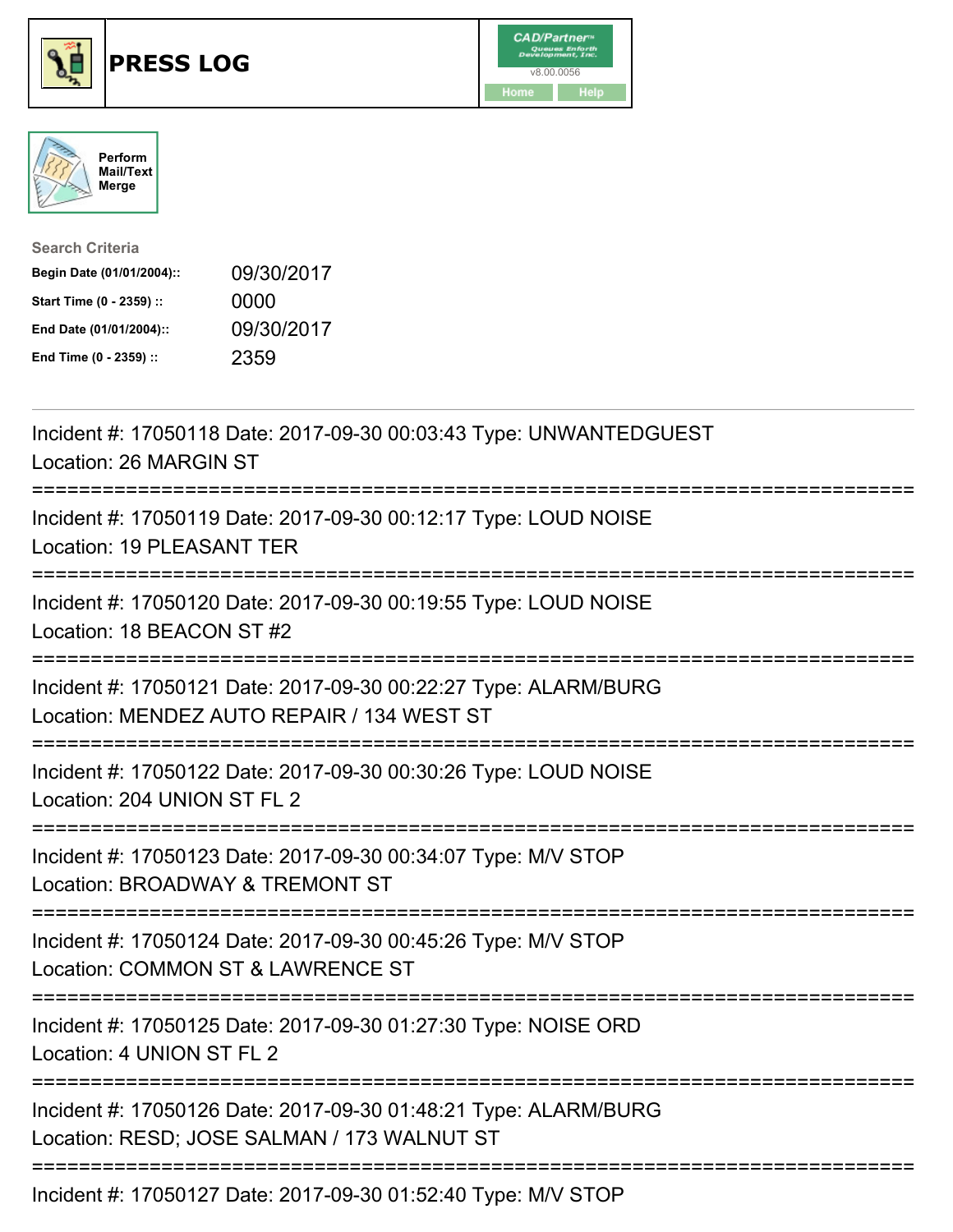| Location: HAMPSHIRE ST & LOWELL ST                                                                                                                                           |
|------------------------------------------------------------------------------------------------------------------------------------------------------------------------------|
| Incident #: 17050128 Date: 2017-09-30 01:57:17 Type: M/V STOP<br>Location: MERRIMACK ST & PARKER ST                                                                          |
| Incident #: 17050129 Date: 2017-09-30 02:02:45 Type: EXTRA SURVEIL<br>Location: 530 BROADWAY                                                                                 |
| Incident #: 17050130 Date: 2017-09-30 02:04:32 Type: DISTURBANCE<br>Location: 85 NEWBURY ST #2R FL 2                                                                         |
| ====================================<br>===========================<br>Incident #: 17050131 Date: 2017-09-30 02:07:56 Type: M/V STOP<br>Location: HAVERHILL ST & LAWRENCE ST |
| Incident #: 17050132 Date: 2017-09-30 02:10:13 Type: DISORDERLY<br>Location: ATLANTICO / 170 S UNION ST                                                                      |
| Incident #: 17050133 Date: 2017-09-30 02:13:52 Type: M/V STOP<br>Location: 342 BROADWAY                                                                                      |
| Incident #: 17050134 Date: 2017-09-30 02:14:07 Type: NOISE ORD<br>Location: UNION CROSSING / 4 UNION ST FL 2                                                                 |
| ====================<br>Incident #: 17050135 Date: 2017-09-30 02:17:11 Type: SPECIAL CHECK<br>Location: HAYES TAVERN INC / 167 S UNION ST                                    |
| ================================<br>Incident #: 17050136 Date: 2017-09-30 02:24:46 Type: DISTURBANCE<br>Location: ESSEX ST & NEWBURY ST                                      |
| Incident #: 17050137 Date: 2017-09-30 02:31:57 Type: FIGHT<br>Location: SAM'S FOOD STORE / 389 BROADWAY                                                                      |
| Incident #: 17050138 Date: 2017-09-30 02:38:55 Type: M/V STOP<br>Location: ESSEX & HAMPSHIRE                                                                                 |
| Incident #: 17050139 Date: 2017-09-30 02:39:27 Type: DISTURBANCE<br>Location: 219 PROSPECT ST #1 FL 1                                                                        |
| Incident #: 17050140 Date: 2017-09-30 02:49:35 Type: M/V STOP<br>Location: E HAVERHILL ST & PROSPECT ST                                                                      |
| Incident #: 17050141 Date: 2017-09-30 02:54:01 Type: M/V STOP                                                                                                                |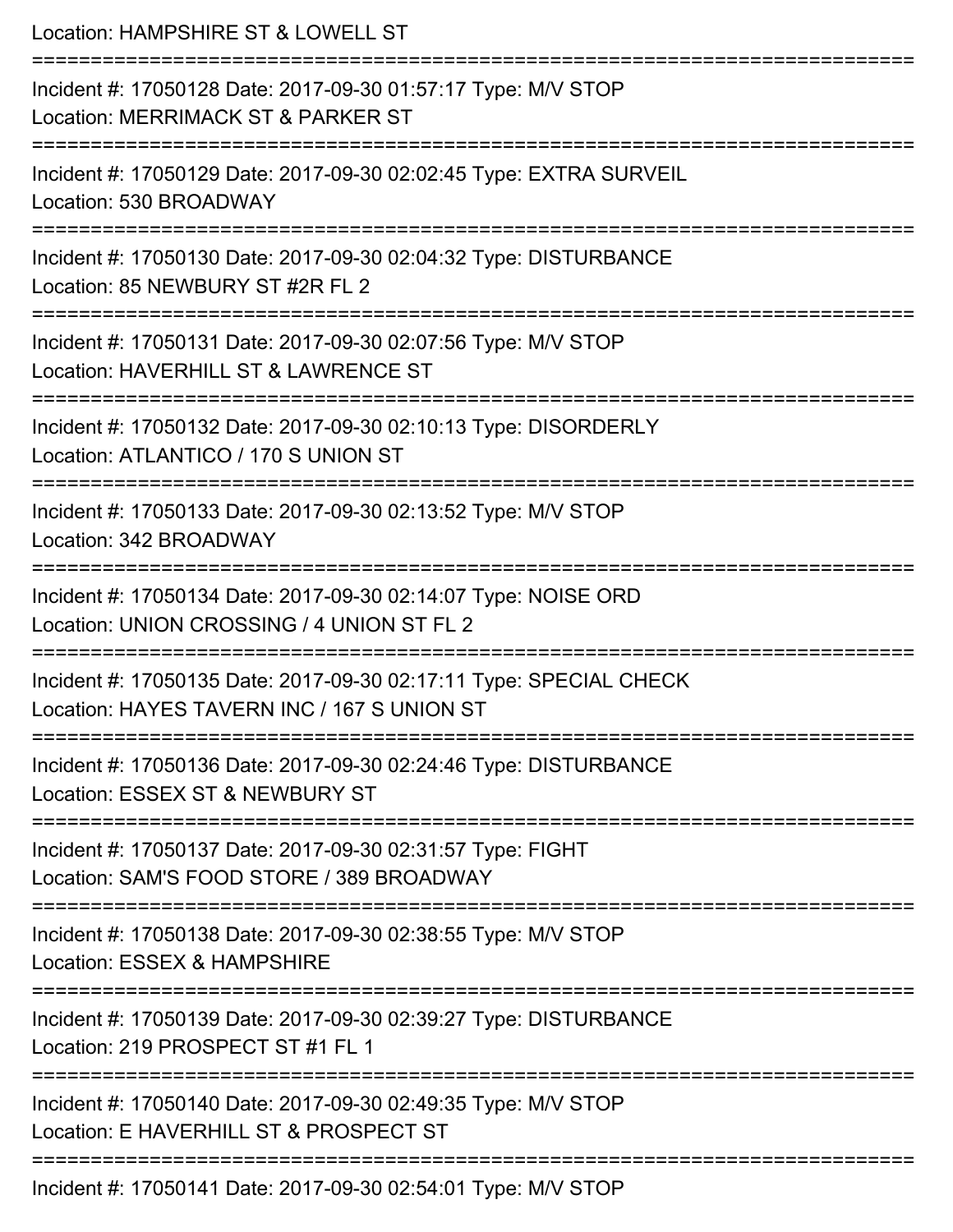| Incident #: 17050142 Date: 2017-09-30 02:54:14 Type: FIGHT<br>Location: EVERETT ST & PACKARD ST                 |
|-----------------------------------------------------------------------------------------------------------------|
| Incident #: 17050143 Date: 2017-09-30 02:54:44 Type: EXTRA SURVEIL<br>Location: 59 STEINER ST                   |
| Incident #: 17050144 Date: 2017-09-30 03:07:51 Type: NOISE ORD<br>Location: 149 LAWRENCE ST                     |
| Incident #: 17050145 Date: 2017-09-30 03:10:50 Type: SPECIAL CHECK<br>Location: CENTRAL BRIDGE / 0 MERRIMACK ST |
| Incident #: 17050146 Date: 2017-09-30 03:21:20 Type: AUTO ACC/NO PI<br>Location: TOW / COMMONWEALTH DR          |
| Incident #: 17050147 Date: 2017-09-30 03:29:58 Type: ALARM/BURG<br>Location: LOAN USA / 92 BROADWAY             |
| Incident #: 17050148 Date: 2017-09-30 03:34:39 Type: M/V STOP<br>Location: R&W MOTORS / 77 WINTHROP AV          |
| Incident #: 17050149 Date: 2017-09-30 03:38:03 Type: MEDIC SUPPORT<br>Location: 77 WINTHROP AV                  |
| Incident #: 17050150 Date: 2017-09-30 03:52:55 Type: M/V STOP<br>Location: FERRY ST & MARSTON ST                |
| Incident #: 17050151 Date: 2017-09-30 04:08:51 Type: FIGHT<br>Location: DEMOULAS MARKET / 700 ESSEX ST          |
| Incident #: 17050152 Date: 2017-09-30 04:24:20 Type: M/V STOP<br>Location: 35 WINTER ST                         |
| Incident #: 17050153 Date: 2017-09-30 04:26:15 Type: M/V STOP<br><b>Location: HANCOCK ST</b>                    |
| Incident #: 17050154 Date: 2017-09-30 04:52:11 Type: NOISE ORD<br>Location: 4 INMAN ST #27                      |
| Incident #: 17050155 Date: 2017-09-30 05:27:40 Type: M/V STOP                                                   |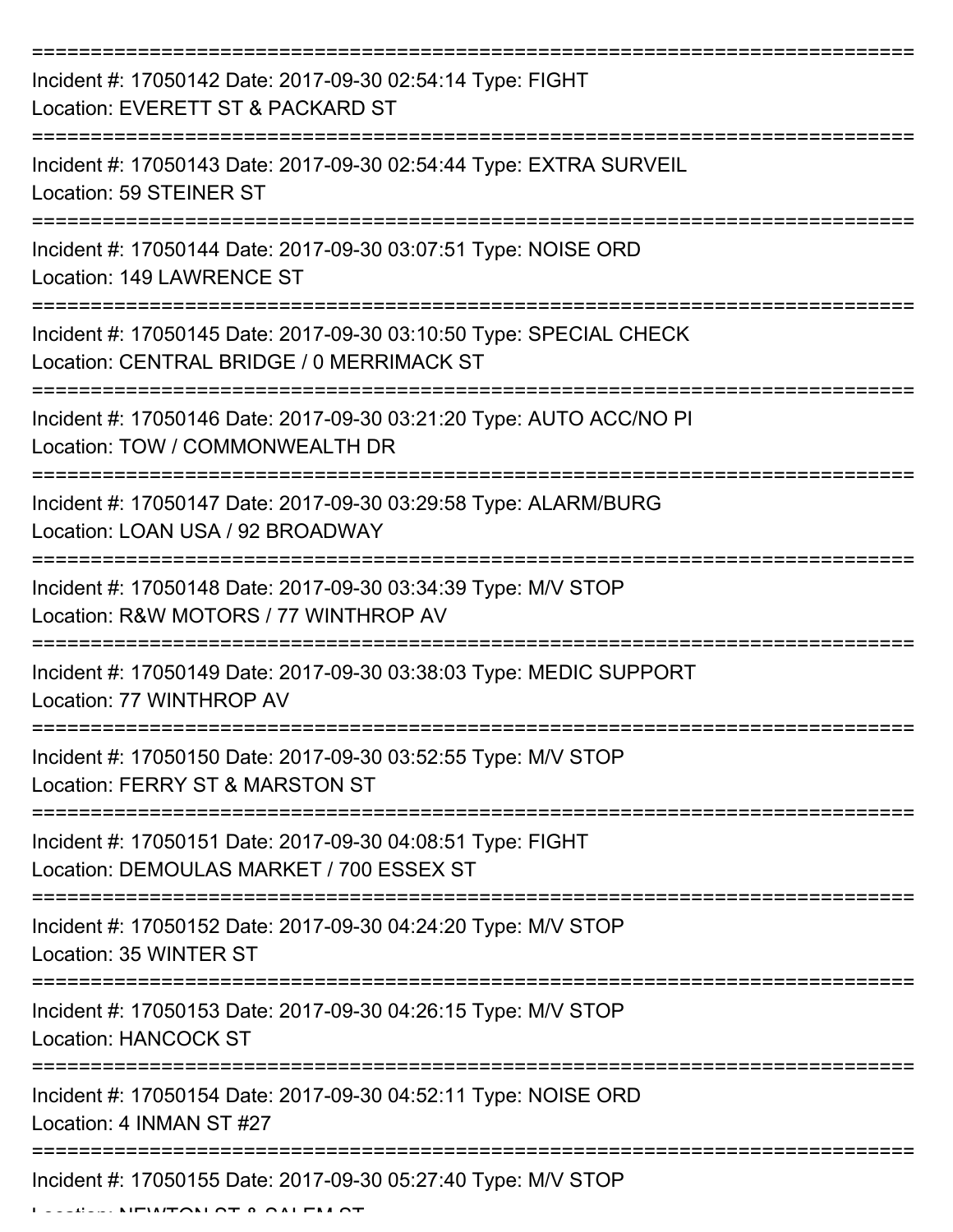| Incident #: 17050156 Date: 2017-09-30 05:58:23 Type: M/V STOP<br>Location: 77 WINTHROP AV                                                  |
|--------------------------------------------------------------------------------------------------------------------------------------------|
| Incident #: 17050157 Date: 2017-09-30 06:23:20 Type: DISTURBANCE<br>Location: 170 PARK ST FL 3                                             |
| Incident #: 17050158 Date: 2017-09-30 07:22:16 Type: M/V STOP<br>Location: 255 ESSEX ST                                                    |
| Incident #: 17050159 Date: 2017-09-30 07:26:15 Type: CLOSE STREET<br>Location: AMESBURY ST & COMMON ST                                     |
| Incident #: 17050160 Date: 2017-09-30 07:43:32 Type: PARK & WALK<br>Location: 205 BROADWAY                                                 |
| Incident #: 17050161 Date: 2017-09-30 07:45:36 Type: M/V STOP<br>Location: BERKELEY ST & BRUCE ST                                          |
| Incident #: 17050162 Date: 2017-09-30 08:12:28 Type: DOMESTIC/PROG<br>Location: 77 BAILEY ST #1                                            |
| ===========<br>Incident #: 17050163 Date: 2017-09-30 08:45:36 Type: ALARM/BURG<br>Location: VALENTINE & KEBARTAS EXT. 0 / 15 UNION ST FL 2 |
| Incident #: 17050164 Date: 2017-09-30 08:49:54 Type: M/V STOP<br>Location: ELM ST & WHITE ST                                               |
| Incident #: 17050165 Date: 2017-09-30 08:57:00 Type: ALARM/BURG<br>Location: SAINT MARYS ELEMENTARY SCHOOL / 301 HAVERHILL ST              |
| Incident #: 17050166 Date: 2017-09-30 09:07:43 Type: MAL DAMAGE<br>Location: 2 MUSEUM SQ                                                   |
| Incident #: 17050167 Date: 2017-09-30 09:09:23 Type: GENERAL SERV<br><b>Location: PROSPECT ST</b>                                          |
| Incident #: 17050168 Date: 2017-09-30 09:37:29 Type: MV/BLOCKING<br>Location: 579 HOWARD ST                                                |
| ======================<br>Incident #: 17050169 Date: 2017-09-30 09:38:35 Type: MAL DAMAGE                                                  |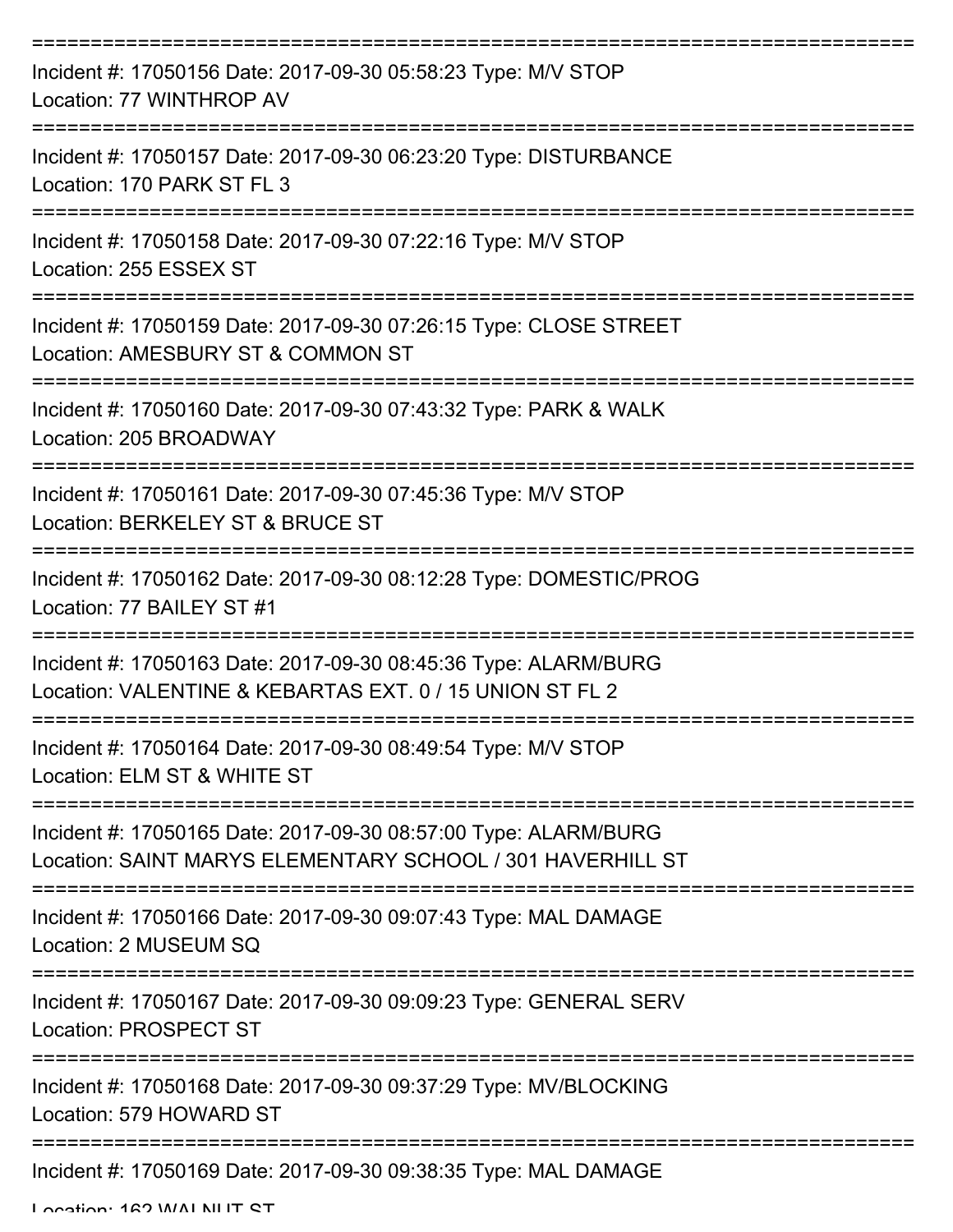| Incident #: 17050170 Date: 2017-09-30 09:40:31 Type: KEEP PEACE<br>Location: 674 LOWELL ST            |
|-------------------------------------------------------------------------------------------------------|
| Incident #: 17050171 Date: 2017-09-30 09:46:47 Type: M/V STOP<br>Location: MERRIMACK ST & S UNION ST  |
| Incident #: 17050172 Date: 2017-09-30 09:52:04 Type: M/V STOP<br>Location: 139 S UNION ST             |
| Incident #: 17050173 Date: 2017-09-30 10:04:18 Type: M/V STOP<br>Location: 205 BROADWAY               |
| Incident #: 17050174 Date: 2017-09-30 10:22:01 Type: M/V STOP<br>Location: CAMBRIDGE ST & S UNION ST  |
| Incident #: 17050175 Date: 2017-09-30 10:25:03 Type: SPECIAL CHECK<br>Location: 266 BROADWAY          |
| Incident #: 17050176 Date: 2017-09-30 10:29:14 Type: M/V STOP<br>Location: 239 S UNION ST             |
| Incident #: 17050177 Date: 2017-09-30 10:29:36 Type: KEEP PEACE<br>Location: 77 BAILEY ST #1          |
| Incident #: 17050178 Date: 2017-09-30 10:36:15 Type: SUS PERS/MV<br>Location: 39 JEFFERSON RD         |
| Incident #: 17050179 Date: 2017-09-30 10:52:33 Type: M/V STOP<br>Location: BOSTON ST & WINTHROP       |
| Incident #: 17050180 Date: 2017-09-30 10:59:07 Type: SUS PERS/MV<br>Location: HAMLET ST               |
| Incident #: 17050181 Date: 2017-09-30 11:01:32 Type: M/V STOP<br>Location: ARLINGTON ST & LAWRENCE ST |
| Incident #: 17050182 Date: 2017-09-30 11:08:20 Type: M/V STOP<br>Location: S BROADWAY & SALEM ST      |
| Incident #: 17050183 Date: 2017-09-30 11:12:01 Type: M/V STOP<br><b>Location: CROSBY ST</b>           |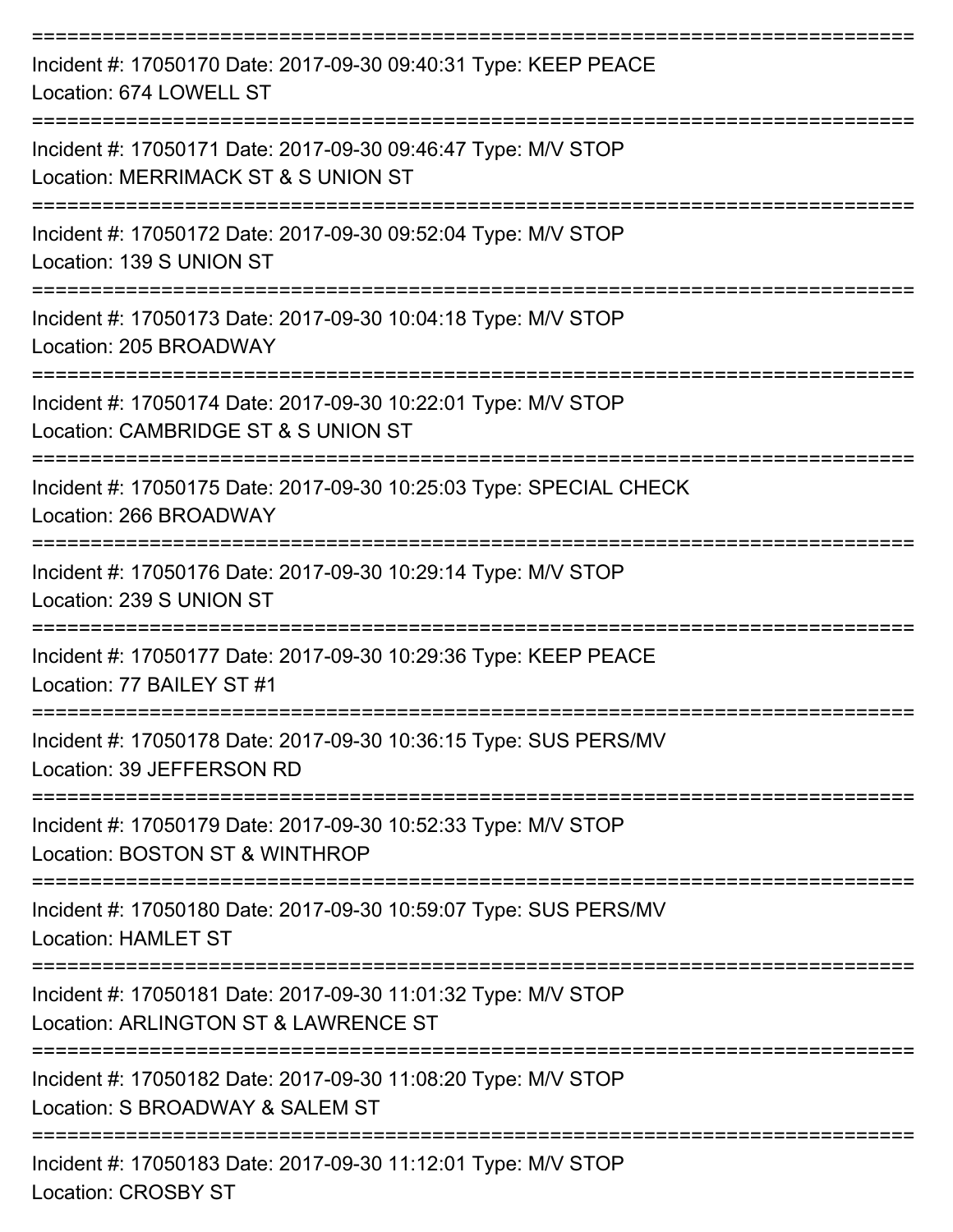| Incident #: 17050184 Date: 2017-09-30 11:24:17 Type: M/V STOP<br>Location: GILBERT ST & S BROADWAY                                                                        |
|---------------------------------------------------------------------------------------------------------------------------------------------------------------------------|
| =====================<br>Incident #: 17050185 Date: 2017-09-30 11:44:40 Type: AUTO ACC/NO PI<br>Location: SANTANDER BANK / 555 BROADWAY<br>:============================= |
| Incident #: 17050186 Date: 2017-09-30 11:59:50 Type: AUTO ACC/UNK PI<br>Location: 126 SANBORN ST                                                                          |
| Incident #: 17050187 Date: 2017-09-30 12:15:16 Type: M/V STOP<br>Location: BROADWAY & LOWELL ST                                                                           |
| Incident #: 17050188 Date: 2017-09-30 12:17:26 Type: M/V STOP<br>Location: BROADWAY & CONCORD ST                                                                          |
| Incident #: 17050189 Date: 2017-09-30 12:24:00 Type: LARCENY/PAST<br>Location: BROADWAY & LOWELL ST                                                                       |
| Incident #: 17050190 Date: 2017-09-30 12:41:06 Type: 911 HANG UP<br>Location: 88 ALLSTON ST                                                                               |
| Incident #: 17050191 Date: 2017-09-30 12:43:00 Type: AUTO ACC/NO PI<br>Location: ESSEX ST & MEDFORD ST                                                                    |
| Incident #: 17050192 Date: 2017-09-30 12:43:02 Type: INVEST CONT<br>Location: 90 LOWELL ST                                                                                |
| Incident #: 17050193 Date: 2017-09-30 12:50:47 Type: M/V STOP<br>Location: 42 CROSS ST                                                                                    |
| Incident #: 17050194 Date: 2017-09-30 12:52:18 Type: AUTO ACC/NO PI<br>Location: 16 TREMONT ST                                                                            |
| Incident #: 17050195 Date: 2017-09-30 13:16:03 Type: M/V STOP<br>Location: HAMPSHIRE ST & LOWELL ST                                                                       |
| Incident #: 17050196 Date: 2017-09-30 13:18:45 Type: SUS PERS/MV<br>Location: MCDONALDS / 50 BROADWAY                                                                     |
| Incident #: 17050197 Date: 2017-09-30 13:19:51 Type: MEDIC SUPPORT<br>Location: 5 HOLT ST FL 1                                                                            |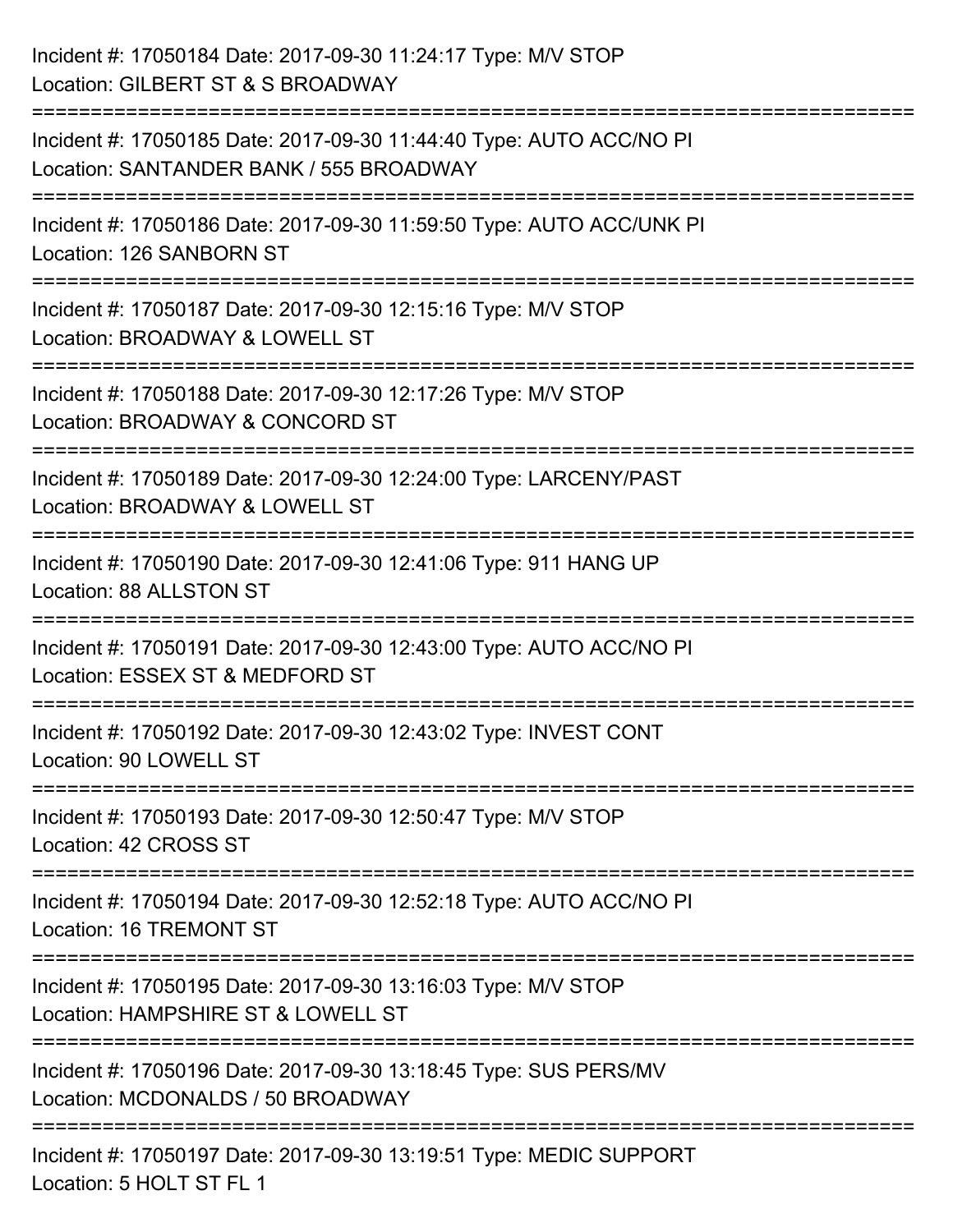| Incident #: 17050198 Date: 2017-09-30 13:20:52 Type: INVEST CONT<br>Location: 56 BERKELEY ST                      |
|-------------------------------------------------------------------------------------------------------------------|
| Incident #: 17050199 Date: 2017-09-30 13:22:07 Type: ROBBERY PAST<br>Location: EASY APPLIANCE / 377 ESSEX ST      |
| Incident #: 17050200 Date: 2017-09-30 13:25:33 Type: M/V STOP<br>Location: FRANKLIN ST & TREMONT ST               |
| Incident #: 17050201 Date: 2017-09-30 13:46:51 Type: AUTO ACC/PI<br>Location: 555 HAVERHILL ST                    |
| Incident #: 17050202 Date: 2017-09-30 13:57:09 Type: M/V STOP<br>Location: BROADWAY & LOWELL ST                   |
| Incident #: 17050203 Date: 2017-09-30 14:00:56 Type: M/V STOP<br>Location: 90 LOWELL ST                           |
| Incident #: 17050204 Date: 2017-09-30 14:21:32 Type: FRAUD<br>Location: 204 PHILLIPS ST                           |
| Incident #: 17050205 Date: 2017-09-30 14:58:38 Type: ALARM/BURG<br>Location: CITY HALL / 200 COMMON ST            |
| Incident #: 17050206 Date: 2017-09-30 15:09:11 Type: UNWANTEDGUEST<br>Location: 75 BROOKFIELD ST                  |
| Incident #: 17050207 Date: 2017-09-30 15:16:54 Type: M/V STOP<br>Location: BROADWAY & ESSEX ST                    |
| Incident #: 17050208 Date: 2017-09-30 15:20:33 Type: SUS PERS/MV<br>Location: 208 PHILLIPS ST                     |
| Incident #: 17050209 Date: 2017-09-30 15:22:45 Type: LOST PROPERTY<br>Location: 200 COMMON ST                     |
| Incident #: 17050210 Date: 2017-09-30 15:30:44 Type: SUS PERS/MV<br>Location: MARSTON ST & @495S                  |
| Incident #: 17050211 Date: 2017-09-30 15:33:52 Type: AUTO ACC/UNK PI<br>Location: BOSTON MARKET / 435 WINTHROP AV |

===========================================================================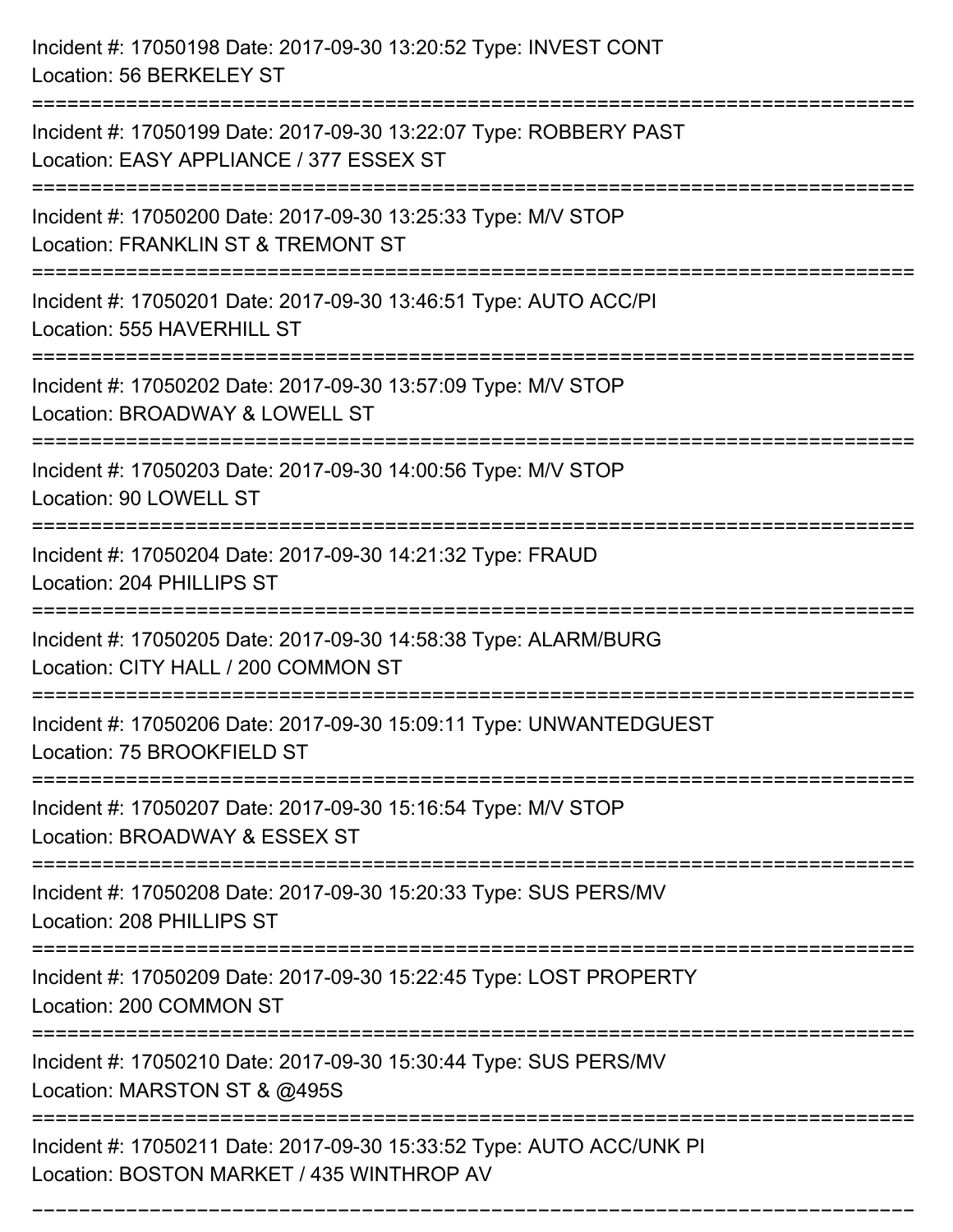| Incident #: 17050212 Date: 2017-09-30 15:39:25 Type: ALARM/BURG<br>Location: 70 BELMONT ST                                         |
|------------------------------------------------------------------------------------------------------------------------------------|
| Incident #: 17050213 Date: 2017-09-30 15:41:15 Type: MISSING PERS<br>Location: 355 HAVERHILL ST                                    |
| Incident #: 17050214 Date: 2017-09-30 15:44:50 Type: AUTO ACC/NO PI<br>Location: 131 BERKELEY ST                                   |
| Incident #: 17050215 Date: 2017-09-30 15:53:58 Type: DISTURBANCE<br>Location: 161 BERKELEY ST #APT16                               |
| Incident #: 17050216 Date: 2017-09-30 15:56:04 Type: ALARM/BURG<br>Location: WIGALL RESD / 296 LOWELL ST<br>====================== |
| Incident #: 17050217 Date: 2017-09-30 16:02:37 Type: HIT & RUN M/V<br>Location: COMMON ST & UNION ST                               |
| Incident #: 17050218 Date: 2017-09-30 16:12:16 Type: KEEP PEACE<br>Location: 8 FALMOUTH ST #8                                      |
| Incident #: 17050219 Date: 2017-09-30 16:23:04 Type: INVESTIGATION<br>Location: 141 MT VERNON ST #9                                |
| Incident #: 17050220 Date: 2017-09-30 16:35:50 Type: WOMAN DOWN<br>Location: 77 S UNION ST                                         |
| Incident #: 17050221 Date: 2017-09-30 16:37:31 Type: AUTO ACC/PI<br>Location: 36 STEARNS AV                                        |
| Incident #: 17050223 Date: 2017-09-30 16:43:12 Type: STOL/MV/PAS<br>Location: 488 HOWARD ST                                        |
| Incident #: 17050224 Date: 2017-09-30 17:01:37 Type: ALARM/BURG<br>Location: 5 STAR PLATING / 7 BROADWAY                           |
| Incident #: 17050225 Date: 2017-09-30 17:31:06 Type: M/V STOP<br>Location: HAVERHILL ST & WEST ST                                  |
| Incident #: 17050226 Date: 2017-09-30 17:32:04 Type: M/V STOP<br>Location: MERRIMACK ST & PARKER ST                                |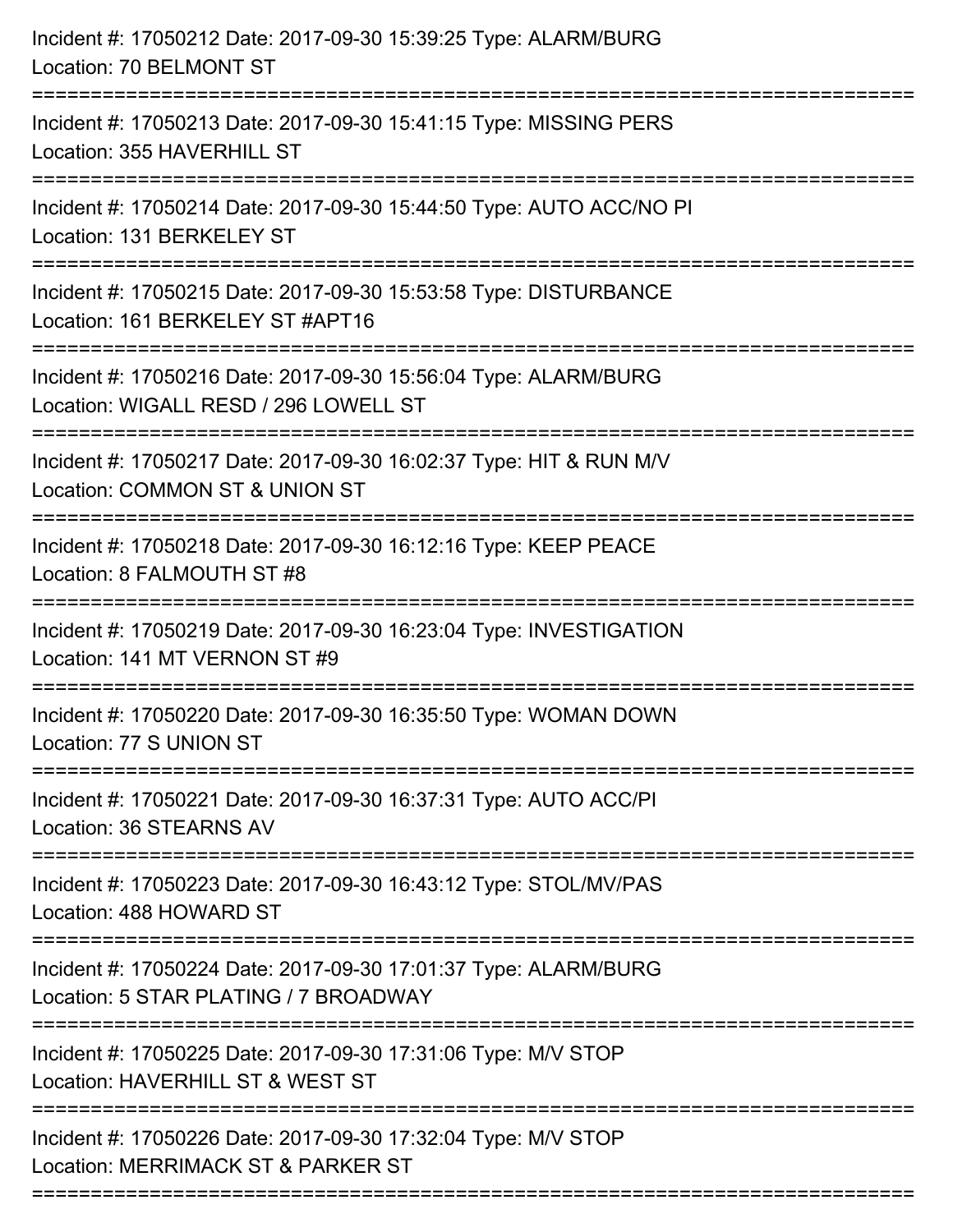Location: ESSEX ST & UNION ST =========================================================================== Incident #: 17050228 Date: 2017-09-30 17:49:13 Type: M/V STOP Location: 187 BROADWAY =========================================================================== Incident #: 17050229 Date: 2017-09-30 18:07:01 Type: HIT & RUN M/V Location: ACTON ST & BROADWAY =========================================================================== Incident #: 17050230 Date: 2017-09-30 18:09:06 Type: DRUG OVERDOSE Location: 660 HAVERHILL ST #4 =========================================================================== Incident #: 17050231 Date: 2017-09-30 18:25:57 Type: SUS PERS/MV Location: WESLEY ST =========================================================================== Incident #: 17050232 Date: 2017-09-30 18:28:03 Type: HIT & RUN M/V Location: 37 WASHINGTON ST =========================================================================== Incident #: 17050233 Date: 2017-09-30 18:34:19 Type: 911 HANG UP Location: SUBWAY / 160 WINTHROP AV =========================================================================== Incident #: 17050234 Date: 2017-09-30 18:34:43 Type: 911 HANG UP Location: PRIMO'S LIQUORS / 450 HAVERHILL ST =========================================================================== Incident #: 17050235 Date: 2017-09-30 18:43:38 Type: DRUG VIO Location: 50 BROADWAY =========================================================================== Incident #: 17050236 Date: 2017-09-30 18:45:34 Type: GENERAL SERV Location: 338 SALEM ST =========================================================================== Incident #: 17050237 Date: 2017-09-30 18:52:19 Type: MEDIC SUPPORT Location: BREAD + ROSES / 58 NEWBURY ST =========================================================================== Incident #: 17050238 Date: 2017-09-30 18:58:57 Type: M/V STOP Location: FERRY ST & MARSTON ST =========================================================================== Incident #: 17050239 Date: 2017-09-30 19:20:27 Type: HIT & RUN M/V Location: BEACON ST & MT VERNON ST =========================================================================== Incident #: 17050240 Date: 2017-09-30 19:32:34 Type: E911 HANGUP Location: 14 HALLENAN AV ===========================================================================

Incident #: 17050241 Date: 2017 09 30 19:33:40 Type: DOMESTIC/PROGRAM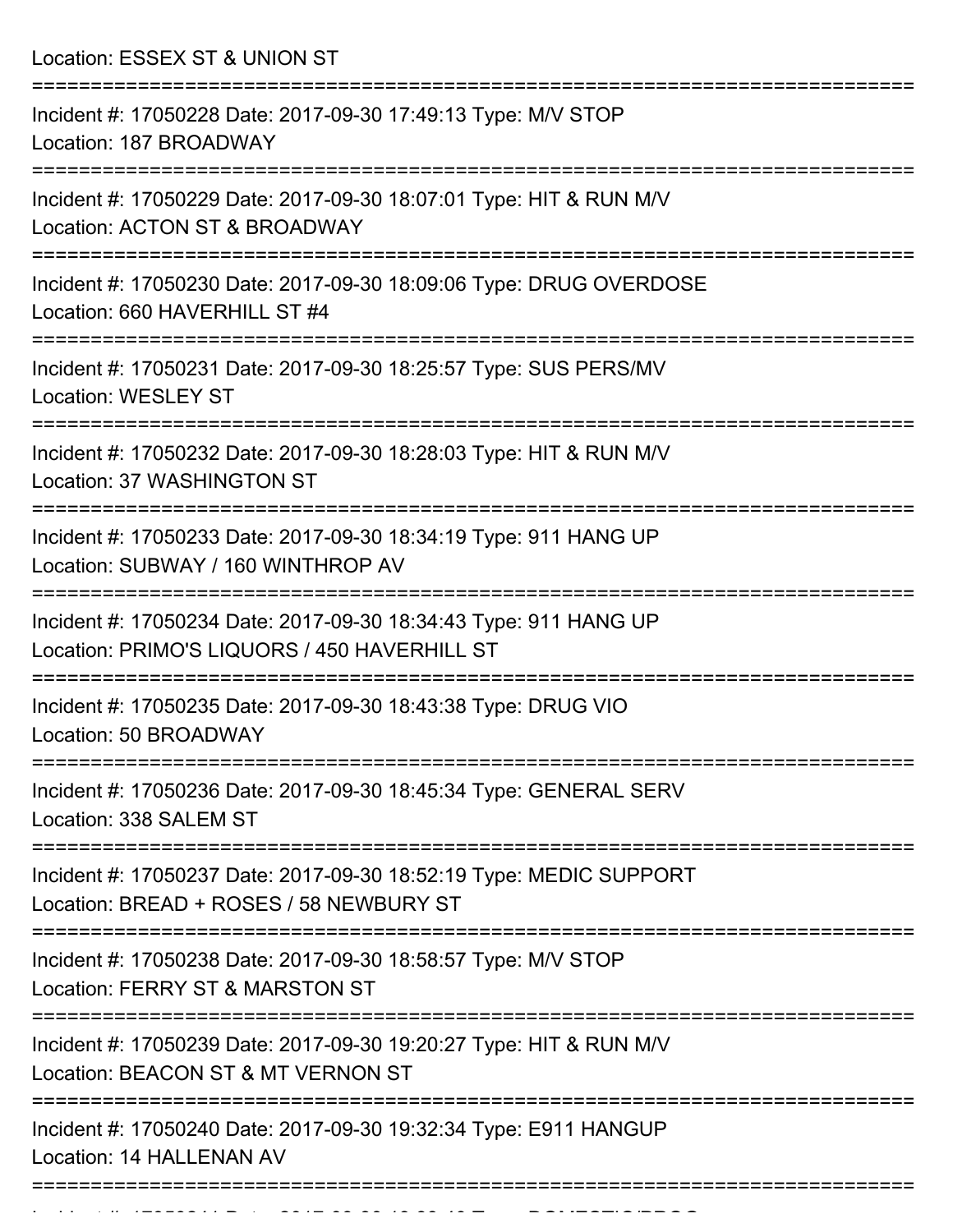Location: 112 PHILLIPS ST FL 3

| Incident #: 17050242 Date: 2017-09-30 19:45:56 Type: THREATS<br>Location: 31 ARLINGTON ST                      |
|----------------------------------------------------------------------------------------------------------------|
| Incident #: 17050243 Date: 2017-09-30 20:15:28 Type: WARRANT SERVE<br>Location: 90 LOWELL ST                   |
| Incident #: 17050244 Date: 2017-09-30 20:23:29 Type: A&B D/W PAST<br>Location: 1 GENERAL ST                    |
| Incident #: 17050245 Date: 2017-09-30 20:54:42 Type: 911 HANG UP<br>Location: 582 ESSEX ST                     |
| Incident #: 17050246 Date: 2017-09-30 20:54:46 Type: ALARM/HOLD<br>Location: SANCHEZ RESD. / 282 HIGH ST #1    |
| Incident #: 17050247 Date: 2017-09-30 21:01:50 Type: NOISE ORD<br>Location: 7 BEDFORD ST                       |
| Incident #: 17050248 Date: 2017-09-30 21:08:55 Type: LOCKOUT<br>Location: 169 HAVERHILL ST                     |
| Incident #: 17050249 Date: 2017-09-30 21:11:32 Type: ALARMS<br>Location: WHITE STREET PAINT / 15 BROADWAY      |
| Incident #: 17050250 Date: 2017-09-30 21:21:55 Type: AUTO ACC/NO PI<br>Location: 34 EVERETT ST                 |
| Incident #: 17050251 Date: 2017-09-30 21:25:30 Type: M/V STOP<br>Location: BRADFORD ST & FRANKLIN ST           |
| Incident #: 17050252 Date: 2017-09-30 21:29:58 Type: AUTO ACC/UNK PI<br>Location: BROADWAY & WATER ST          |
| Incident #: 17050253 Date: 2017-09-30 21:37:18 Type: ALARM/HOLD<br>Location: CASTRO RESIDENCE / 37 E DALTON ST |
| Incident #: 17050254 Date: 2017-09-30 21:53:02 Type: DOMESTIC/PROG<br>Location: LAWRENCE ST & MYRTLE ST        |
|                                                                                                                |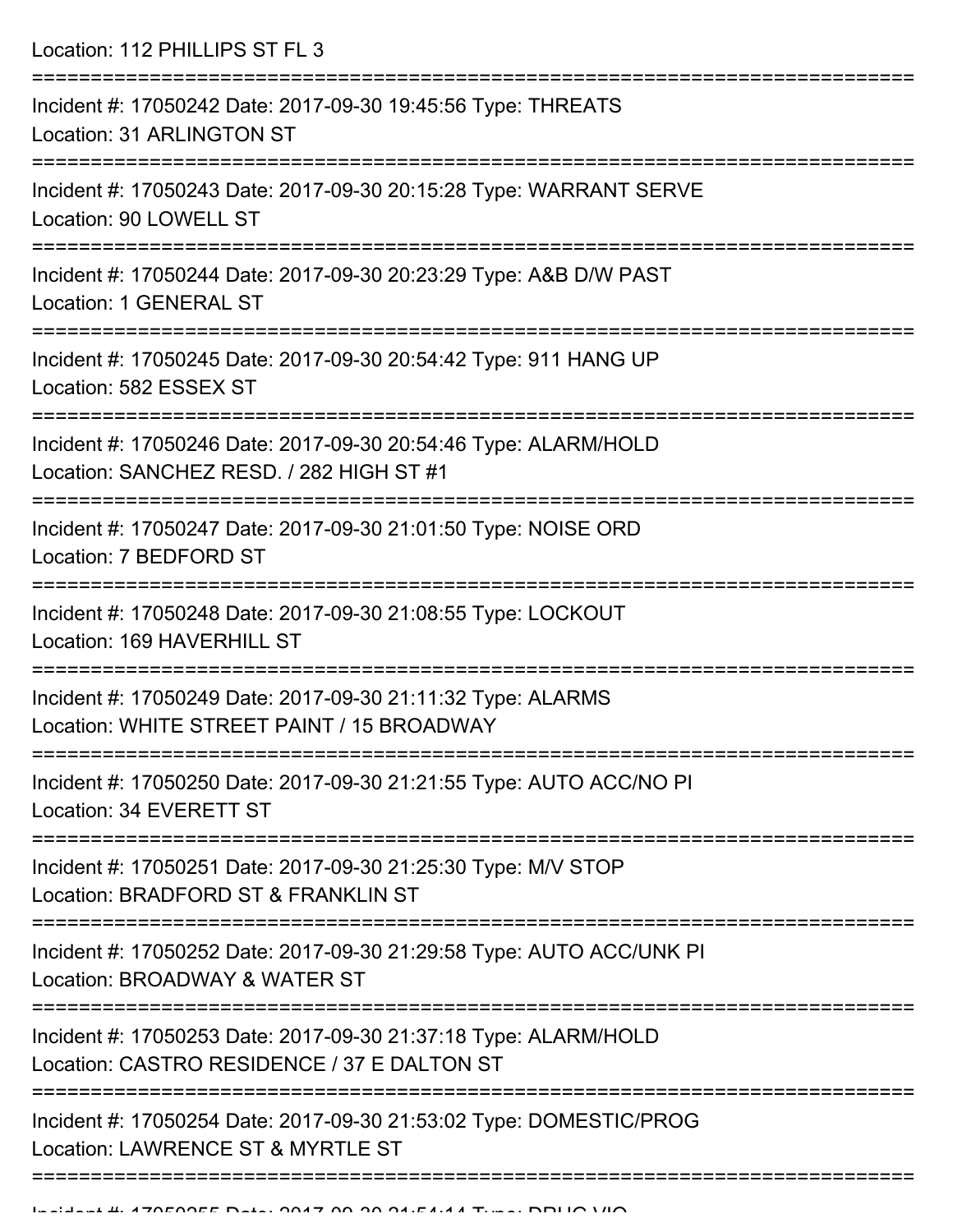Location: 132 SPRINGFIFLD ST =========================================================================== Incident #: 17050256 Date: 2017-09-30 22:06:37 Type: NOISE ORD Location: ARLINGTON ST & EXCHANGE ST =========================================================================== Incident #: 17050257 Date: 2017-09-30 22:33:02 Type: DISTURBANCE Location: 7-ELEVEN / BROADWAY =========================================================================== Incident #: 17050258 Date: 2017-09-30 22:44:34 Type: ALARM/BURG Location: 7 BROADWAY =========================================================================== Incident #: 17050259 Date: 2017-09-30 22:57:02 Type: ALARM/BURG Location: 51 S CANAL ST =========================================================================== Incident #: 17050260 Date: 2017-09-30 22:59:52 Type: LOUD NOISE Location: 9 MECHANIC ST =========================================================================== Incident #: 17050261 Date: 2017-09-30 23:02:04 Type: SUS PERS/MV Location: FIVE STAR PLATING / 7A BROADWAY =========================================================================== Incident #: 17050262 Date: 2017-09-30 23:15:21 Type: M/V STOP Location: DAISY ST & HOLLY ST =========================================================================== Incident #: 17050263 Date: 2017-09-30 23:16:38 Type: GENERAL SERV Location: 660 HAVERHILL ST =========================================================================== Incident #: 17050264 Date: 2017-09-30 23:20:13 Type: DRUG VIO Location: 54 NEWBURY ST FL 2 =========================================================================== Incident #: 17050265 Date: 2017-09-30 23:20:46 Type: CK WELL BEING Location: 26 MARGIN ST =========================================================================== Incident #: 17050266 Date: 2017-09-30 23:30:29 Type: EXTRA SURVEIL Location: 360 BROADWAY =========================================================================== Incident #: 17050268 Date: 2017-09-30 23:33:04 Type: NOISE ORD Location: 7 BEDFORD ST FL 1 =========================================================================== Incident #: 17050267 Date: 2017-09-30 23:33:09 Type: NOISE ORD Location: 65 WILLOW ST FL 2 ===========================================================================

Incident #: 17050269 Date: 2017-09-30 23:36:39 Type: NOISE ORD